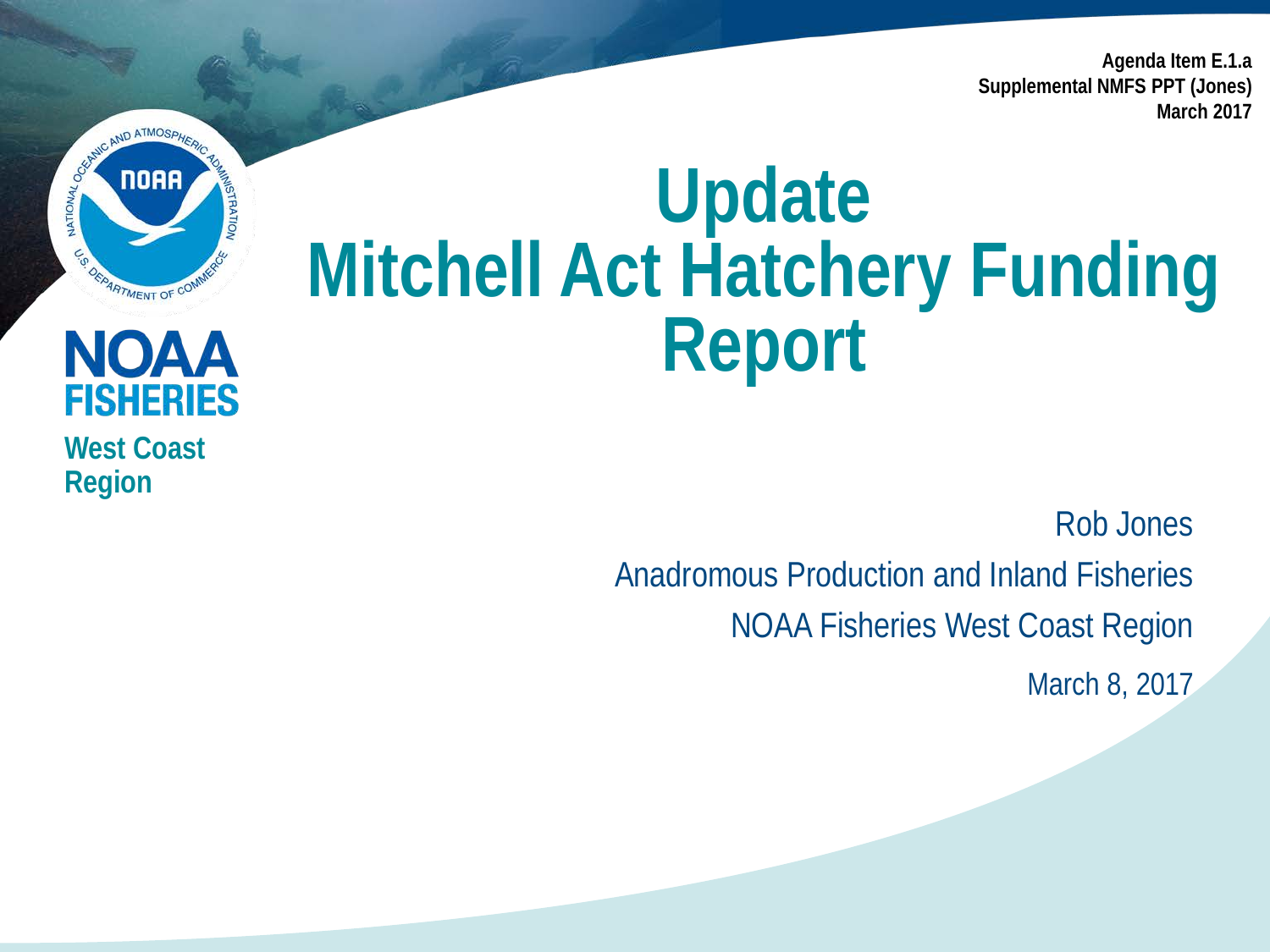#### **November NMFS Report to the Council Overview**

History of hatchery reviews under the Endangered Species Act (ESA) leading to reforms.

Completion of an Environmental Impact Statement (EIS) in November 2014 including guidance for hatchery funding decisions.

NMFS funding decisions under the EIS for 57 hatchery programs and the status of Section 7 consultation under the ESA.

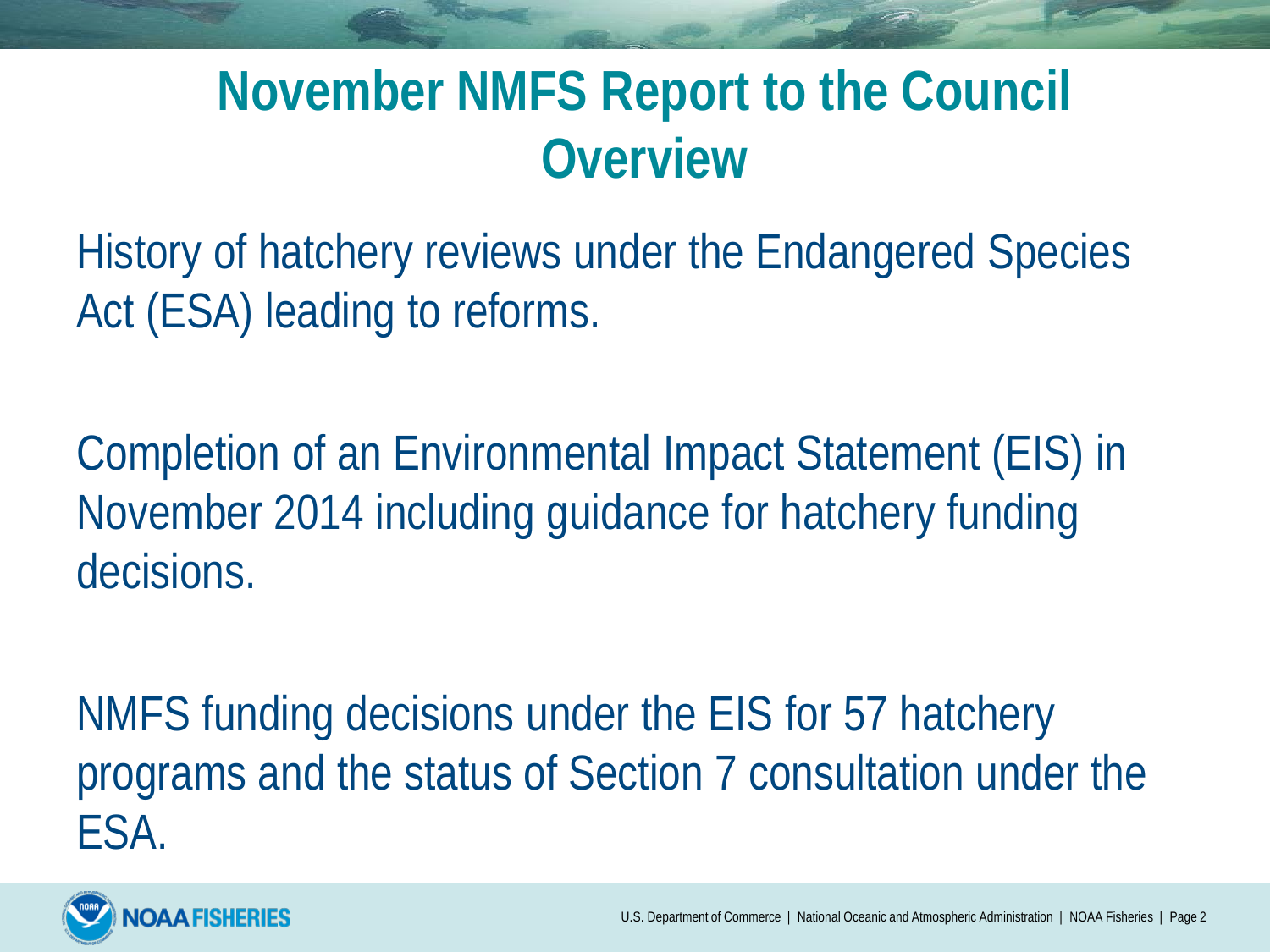#### **Follow-up Letter to the Council**

- Provided a preview of the NMFS biological opinion.
- Explained that NMFS intends to work with the Council, Indian tribes, and stakeholder groups to implement the opinion.
- Asked the Council for assistance with refining the analysis of fishery effects and engaging stakeholders in dialogue over the future of the Mitchell Act program.

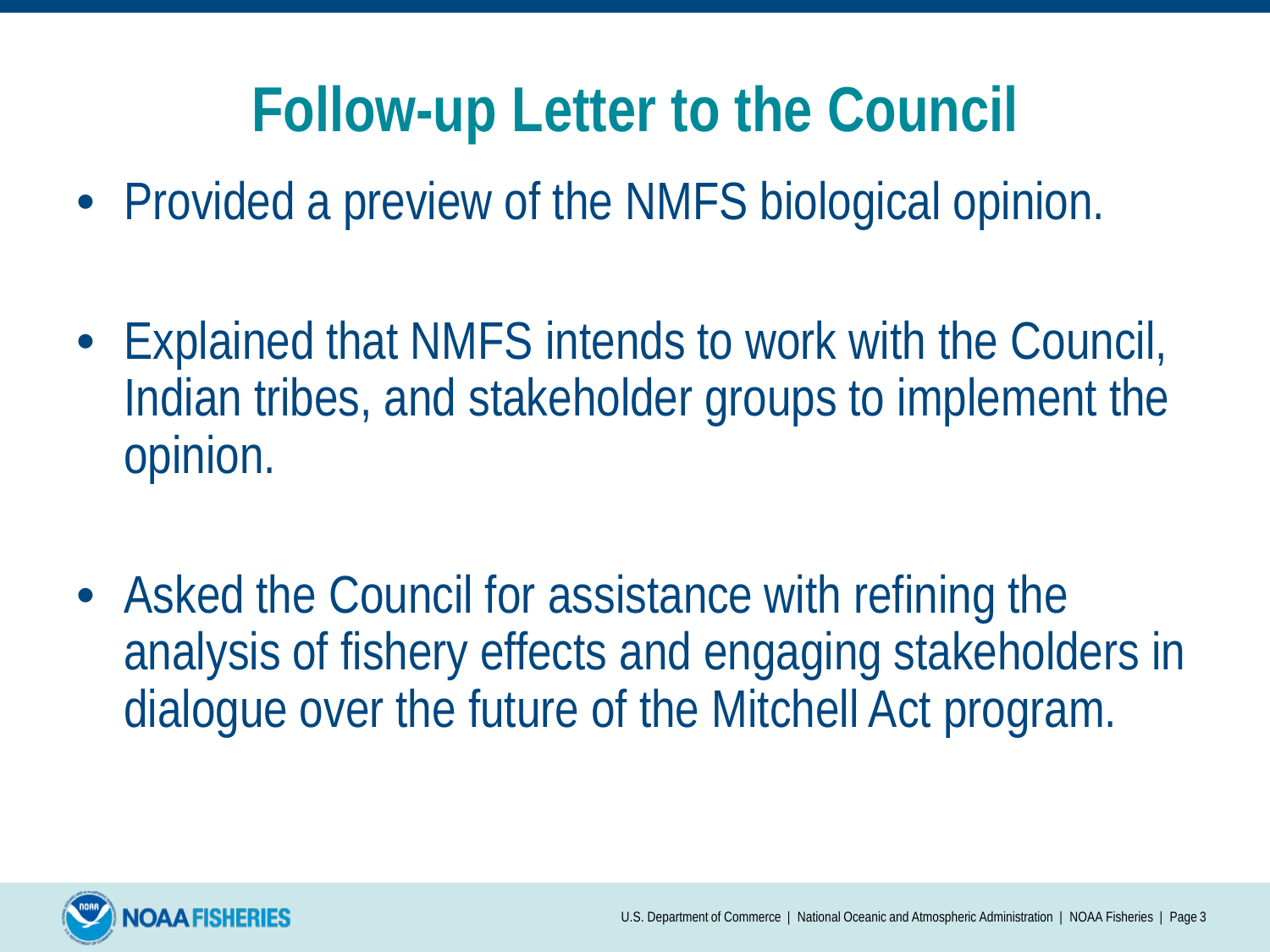#### **More Recently**

In January, NMFS completed Section 7 consultation and issued a biological opinion under the ESA and a Record of Decision (ROD) under the National Environmental Policy Act (NEPA).

Following compliance with the ESA and NEPA, NMFS released \$12.22 million to tribal and state managers to operate 57 hatchery programs.

NMFS previously released \$2.85 million following completion of Section 7 consultation under the ESA and a ROD under NEPA for 5 hatchery programs operated by the USFWS.

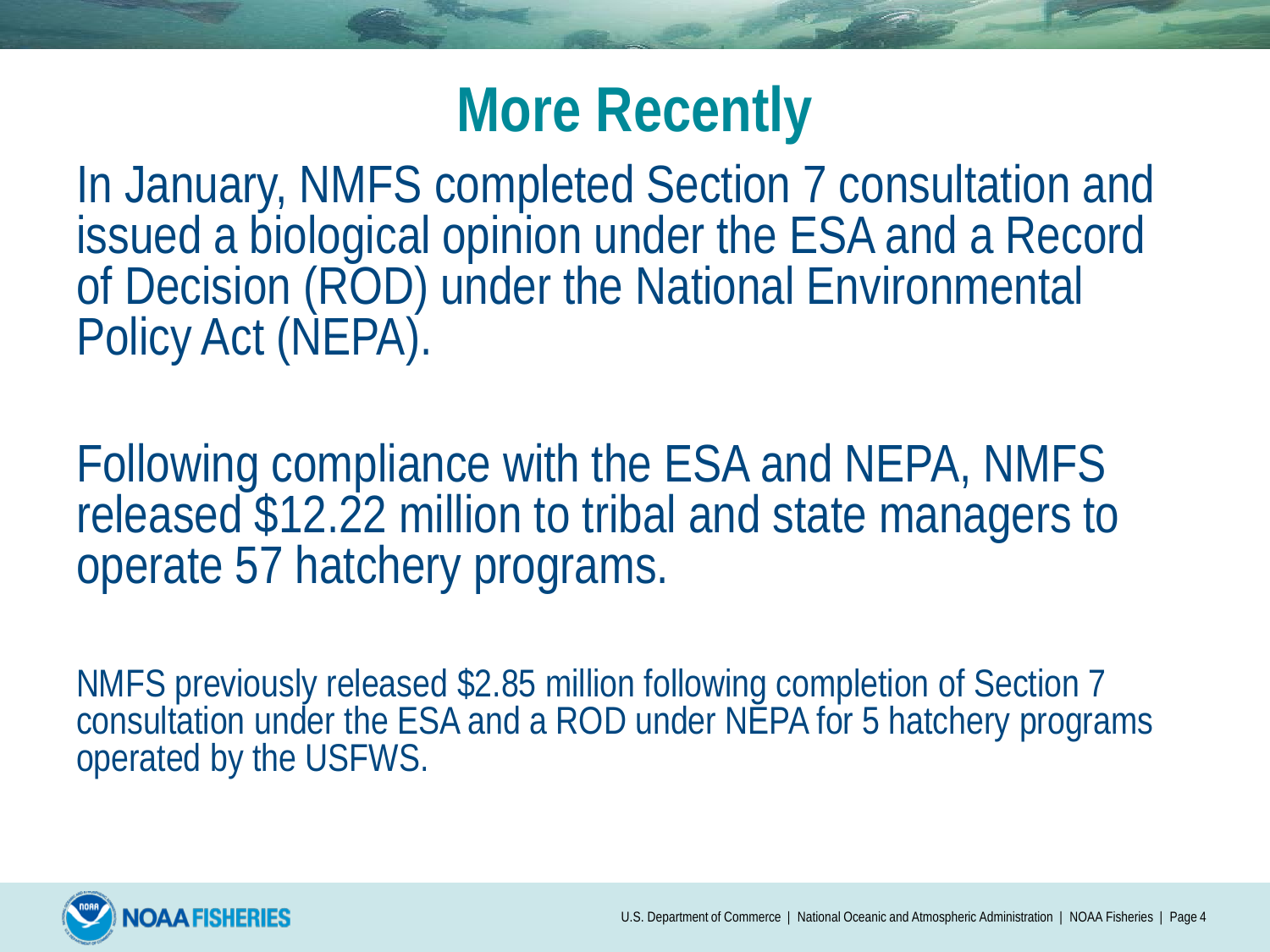#### **The New Biological Opinion**

**The biological opinion is expected to advance salmon and steelhead recovery in the Columbia River by:**

- Reducing threats to diversity,
- Reducing competition and predation, and
- Funding new research to increase our understanding of ecological interactions i.e., competition and predation in the mainstem Columbia River and in the Columbia River estuary and plume.

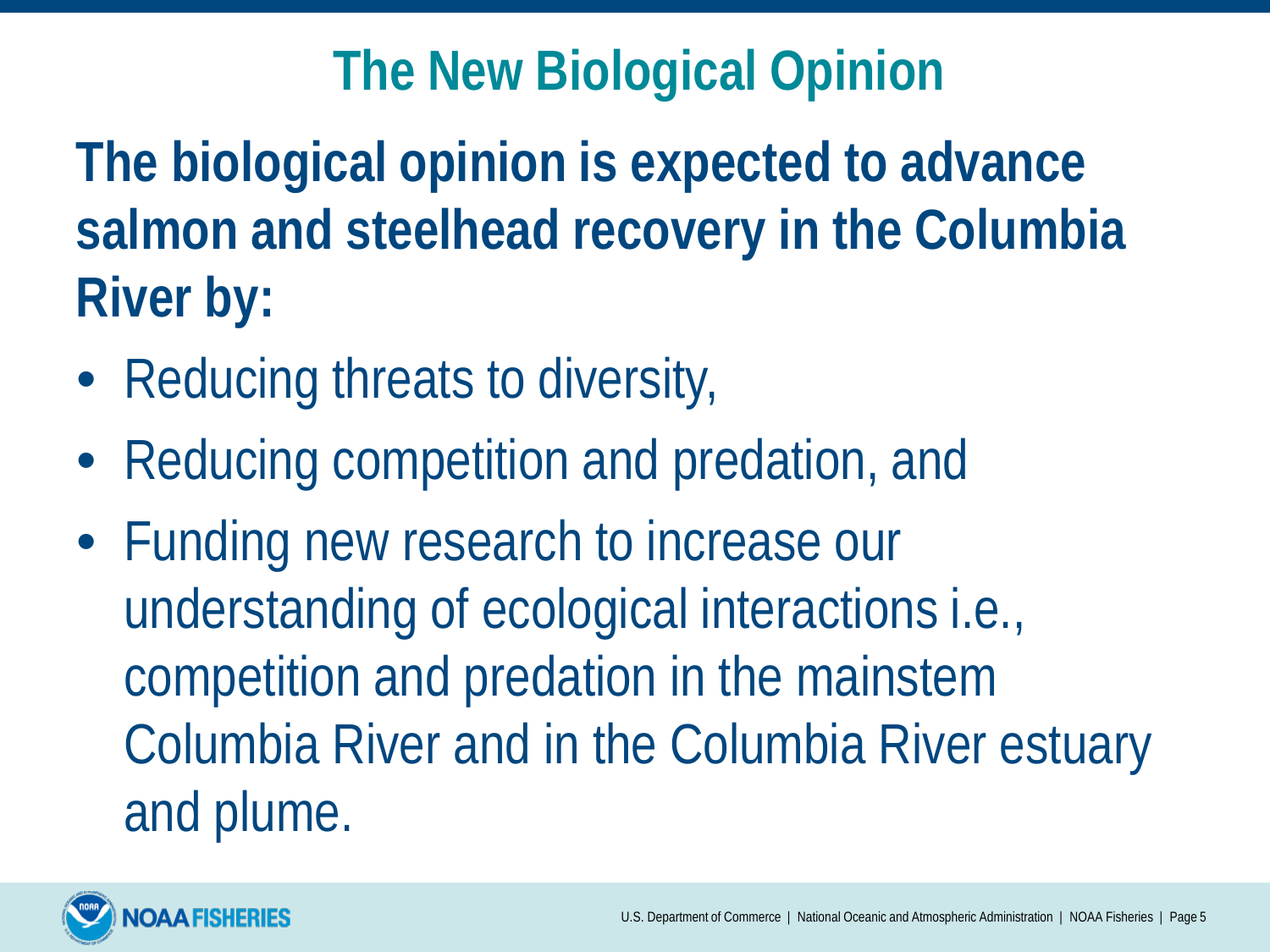#### **The New Biological Opinion**

- Terminates hatchery broodstocks, at Mitchell Act funded hatchery programs, that originate from outside the Columbia River basin.
- Reduces straying of hatchery fish into natural spawning areas.
- Encourages the development of hatchery broodstocks that originate locally and terminates the practice of moving or transferring fish around the basin.
- Decreases hatchery production and releases for some programs and increases production at others.

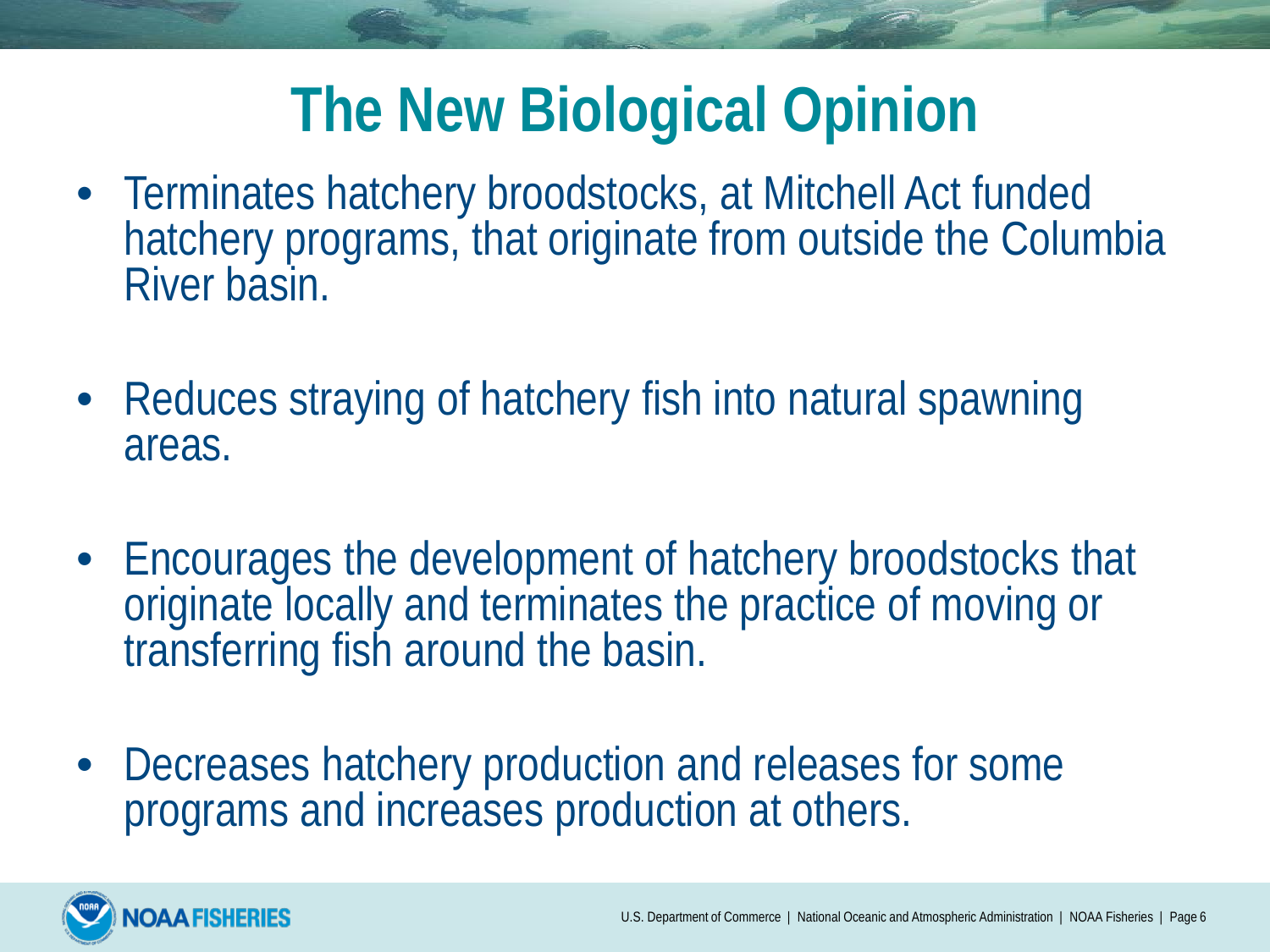#### **Consequences for Fisheries**

- NMFS' preliminary assessment indicates that depending on the fishery, these changes in hatchery production will result in a four to seven percent reduction in the catch of tule Chinook salmon and a two to five percent increase in the catch of coho salmon.
- These estimates deserve further review and NMFS requests the Council's assistance in refining our preliminary assessment.

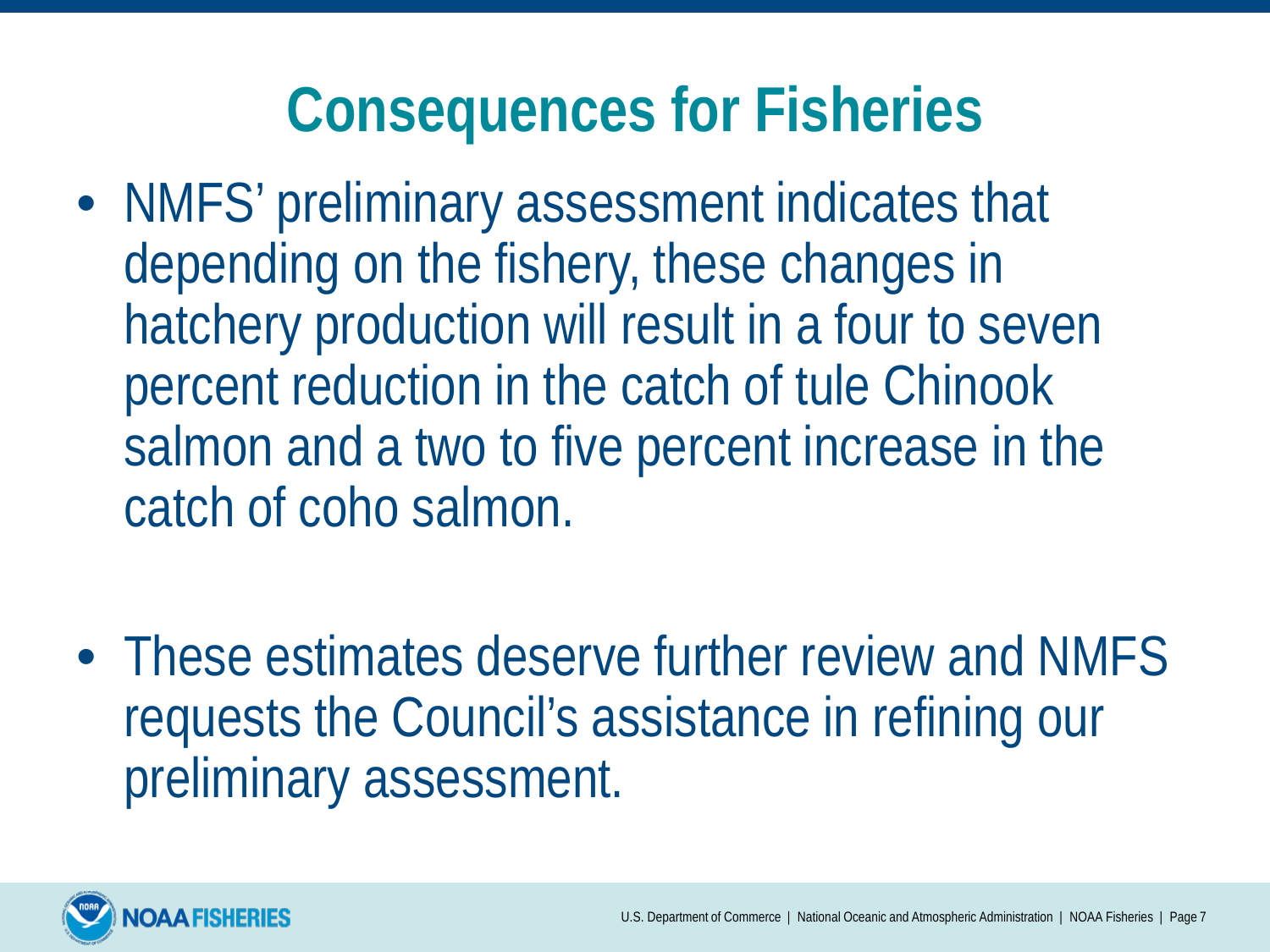#### **NMFS Expects to Collaborate on the Next Tule Chinook Harvest Matrix**

- Next three year review of LCR tule harvest matrix 2018
- Good time to review break points to consider
	- Magnitude of LRH reduction resulting from Mitchell Act biop
	- Phasing LRH reductions and when will those reductions affect forecast abundance
- Current break points based on average 1998-2008 LRH hatchery production of 22 million

| <b>Total Exploitation Rate Limit</b> |
|--------------------------------------|
| 0.30                                 |
| 0.35                                 |
| 0.38                                 |
| 0.41                                 |
|                                      |

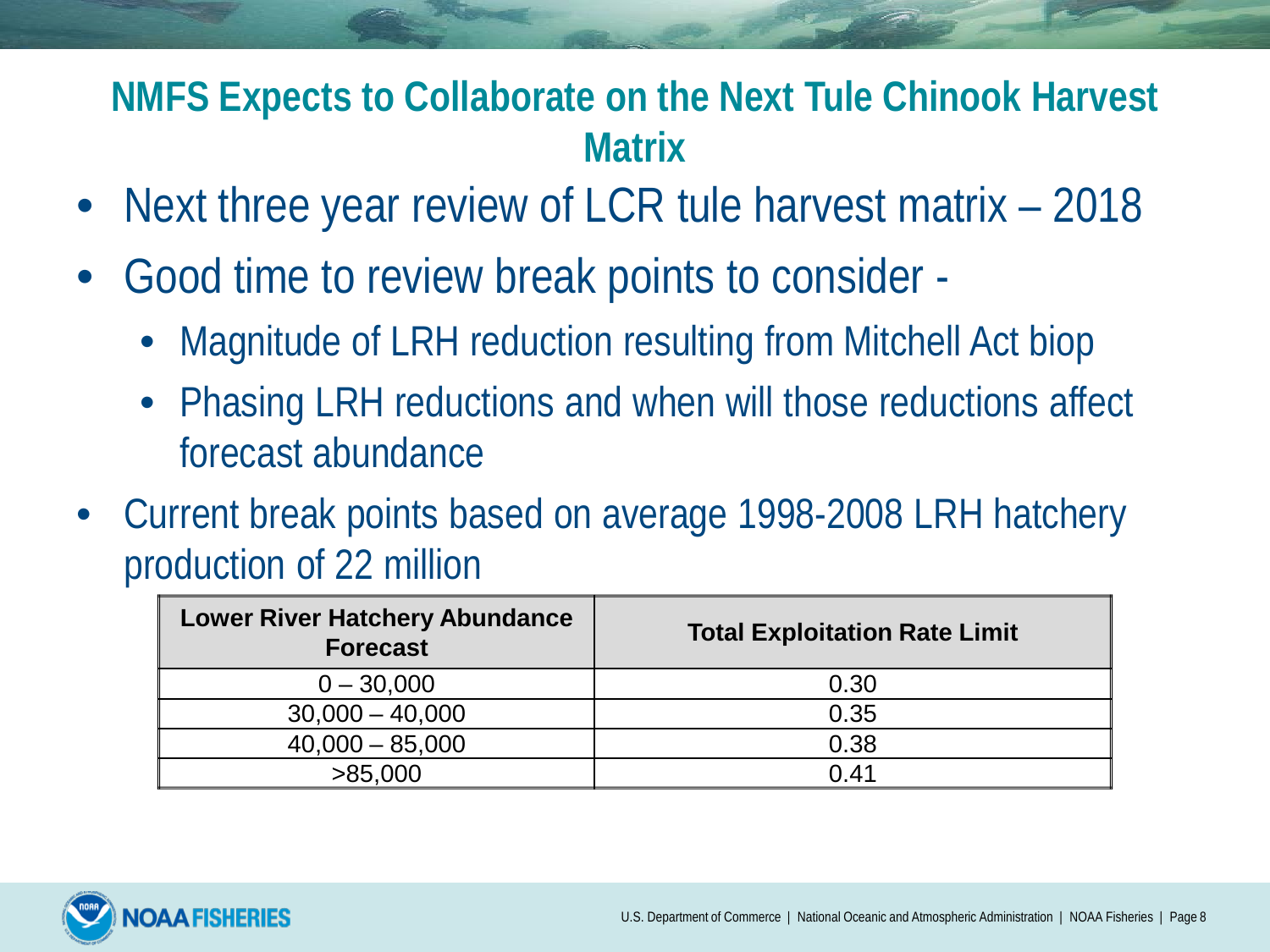#### **Next Steps**

• Under the biological opinion, NMFS will share emerging monitoring, evaluation, and research information and analysis and work with the managers, stakeholders and others to try and mitigate impacts to the most affected fisheries, consistent with the survival and recovery of ESAlisted salmon and steelhead.

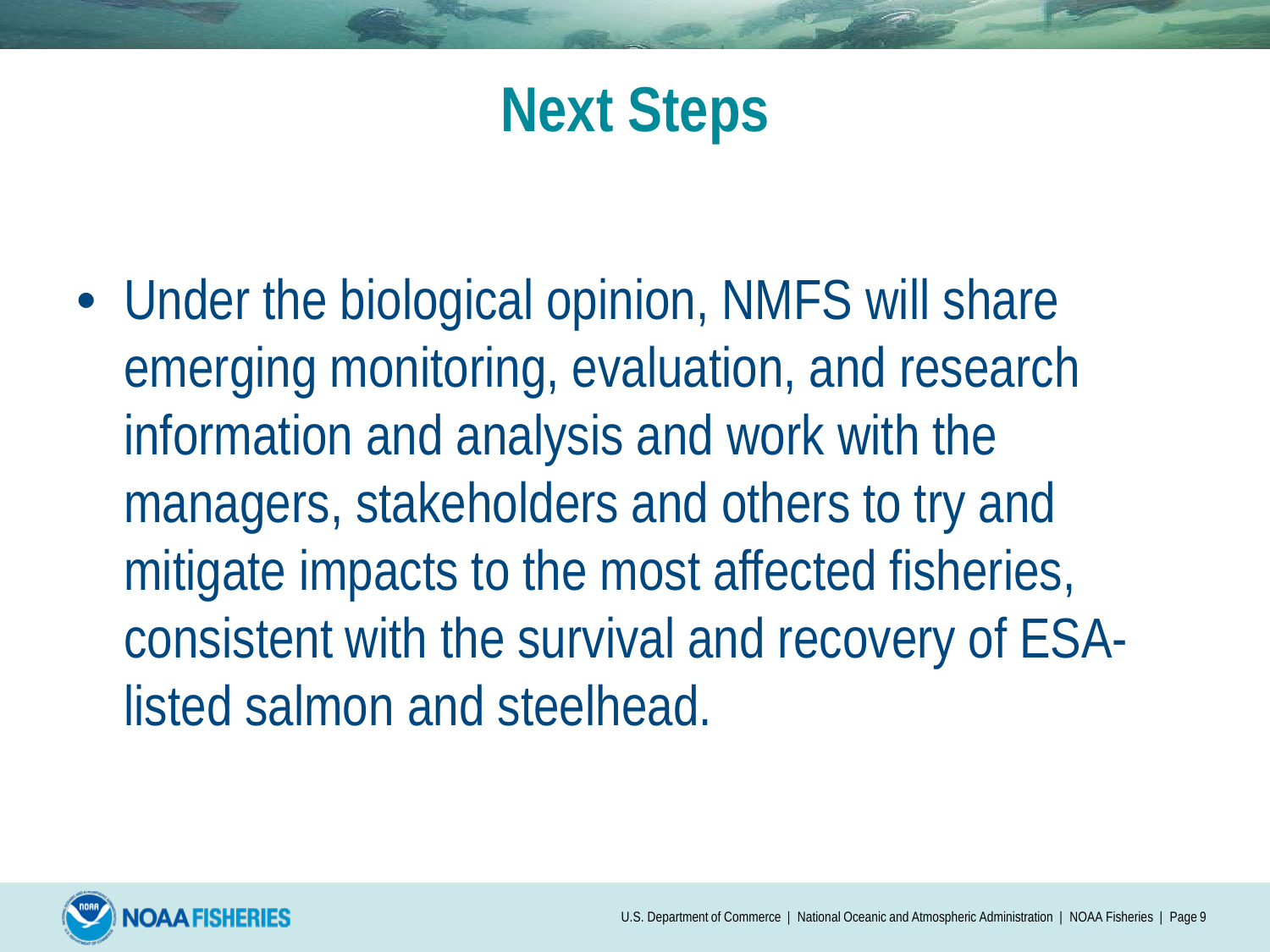#### **Continuing into the Future**

• NMFS welcomes ideas and input on how hatchery production in the lower Columbia River could be restructured to better serve both fisheries and ESA recovery.